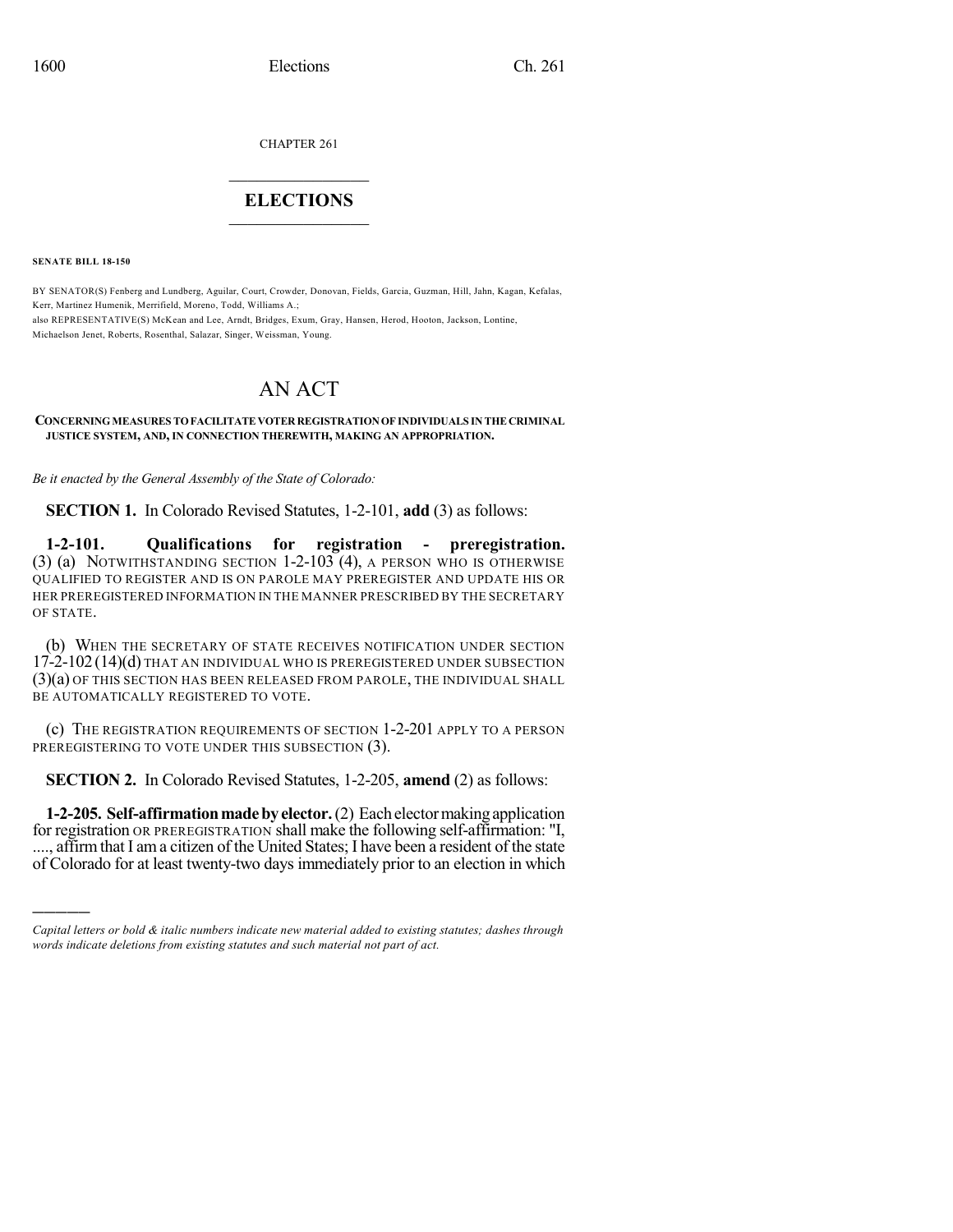## Ch. 261 Elections 1601

I intend to vote; and I am at least sixteen years old and understand that I must be eighteen years old to be eligible to vote. I further affirm that my present address as stated herein is my sole legal place of residence, that I claim no other place as my legal residence, and that I understand that I am committing a felony if I knowingly give false information regarding my place of present residence. I certify under penalty of perjury that I meet the registration OR PREREGISTRATION qualifications OF THIS STATE; that the information I have provided on this application istrue to the best of my knowledge and belief; and that I have not, nor will I, cast more than one ballot in any election.".

**SECTION 3.** In Colorado Revised Statutes, 17-2-102, **add** (14) as follows:

**17-2-102. Division of adult parole - general powers, duties, and functions definition - repeal.** (14) (a) THE DIVISION OF ADULT PAROLE SHALL, TO THE EXTENT PRACTICABLE, FACILITATE THE VOTING RIGHTS OF INDIVIDUALS BEING RELEASED FROM PAROLE.

(b) ON AND AFTER JULY 1,2019,THE DIVISION OFADULT PAROLE SHALL PROVIDE, AT THE INITIAL MEETING WITH THE INDIVIDUAL, INFORMATION REGARDING HOW HE OR SHE MAY PREREGISTER TO VOTE UNDER SECTION 1-2-101 (3).

(c) PRIOR TO AN INDIVIDUAL BEING DISCHARGED FROM PAROLE, THE DIVISION OF ADULT PAROLE SHALL PROVIDE, AT THE LAST MEETING THE OFFICER HAS WITH HIM OR HER, INFORMATION REGARDING:

(I) THE INDIVIDUAL'S VOTING RIGHTS;

(II) HOW THE INDIVIDUAL MAY REGISTER TO VOTE OR UPDATE OR CONFIRM HIS OR HER VOTER REGISTRATION RECORD;

(III) HOW TO OBTAIN AND CAST A BALLOT; AND

(IV) HOW TO OBTAIN VOTER INFORMATION MATERIALS.

(d) ON AND AFTER JULY 1, 2019, THE DEPARTMENT SHALL PROVIDE TO THE SECRETARY OF STATE ON A REGULAR BASIS A REPORT OFALL INDIVIDUALS RELEASED FROM PAROLE SINCE THE DATE OF THE PREVIOUS REPORT. THE REPORT MUST INCLUDE ALL INFORMATION NECESSARY TO IDENTIFY AND REGISTER ANY INDIVIDUALS WHO HAVE PREREGISTERED UNDER SECTION 1-2-101 (3).

**SECTION 4.** In Colorado Revised Statutes, 16-11-209, **add** (5) as follows:

**16-11-209. Duties of probation officers.** (5) A PROBATION OFFICER ASSIGNED TO AN INDIVIDUAL ON PROBATION SHALL PROVIDE INFORMATION TO THAT INDIVIDUAL REGARDING:

(a) THE INDIVIDUAL'S VOTING RIGHTS;

(b) HOW THE INDIVIDUAL MAY REGISTER TO VOTE OR UPDATE OR CONFIRM HIS OR HER VOTER REGISTRATION RECORD;